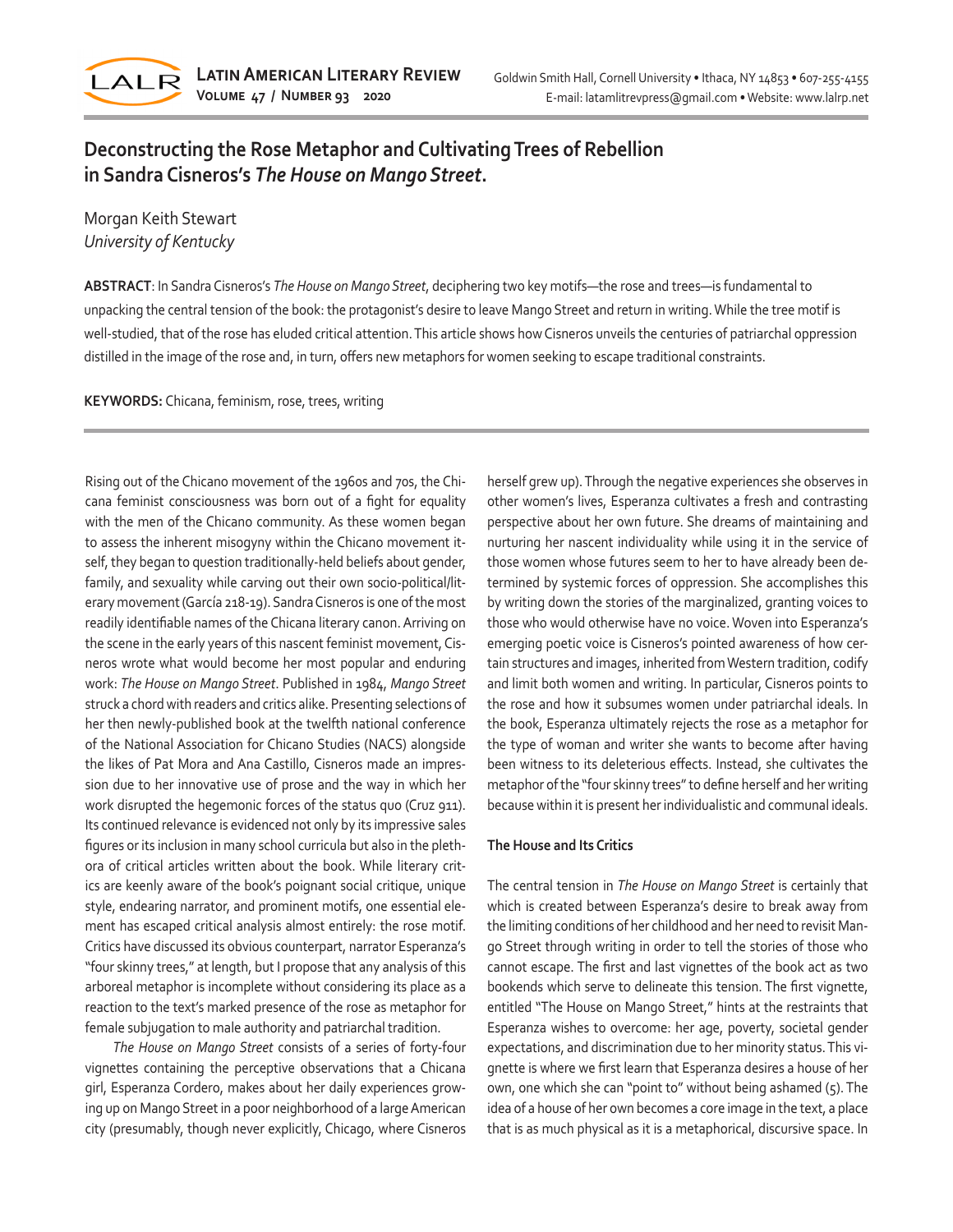the final vignette, "Mango Says Goodbye Sometimes," Esperanza's need to revisit the past is made manifest. She asserts that she is "too strong for [Mango Street] to keep [her there] forever" physically, yet writing is the only way that she can feel somewhat free mentally by keeping at bay the "ghost" that aches inside her (110)the voices of those who have been silenced by the very oppressive conditions she seeks to leave. Ultimately, it is her goal to return to Mango Street through writing; it is her text that will become the desired house of her own.

In the intervening vignettes, we learn the details behind Esperanza's marginal status, and the principal tension apparent in the opening and closing is deepened and fleshed out. In "My Name" (10-11), Esperanza explains how she was born in the Chinese year of the horse just like her namesake, her great-grandmother, a once high-spirited, vibrant woman who was forced into marriage, carried off by her husband like one of the Sabine women, and broken like a horse. To the English speaker, Esperanza's name is too hard to pronounce, and, as a result of its marked Hispanic origins, every time an Anglo pronounces it, she is reminded of her own marginality. Present in Esperanza's name is both the desire to overcome her situation and the incessant urge to remember marginalized voices, her own included.

Esperanza has much to overcome, something that is made apparent repeatedly as she learns about the harsh realities of being raised in a poverty-stricken, urban neighborhood. In "Hips" (49-52), Esperanza's desire to grow up is complicated due to societal gender expectations about the domestic role of women. Getting hips is associated only with childbirth and motherhood. In "The First Job" (53-55), Esperanza lies about her age in order to get a job at a photo studio, but quickly learns first-hand the reality of patriarchal control when she is sexually assaulted in the back room by an older man who seemed trustworthy: his birthday kiss. Later, in "Red Clowns" (99-100), Esperanza learns that sex is not always how it is portrayed on TV: romantic, idealized, or even consensual. Ironically, these cruel and violent circumstances are what Esperanza must revisit in her writings in order to become free of them.

In other vignettes, we see the tension between leaving and returning reflected in the lives of other characters, some men but mostly women. Louie's cousin steals a Cadillac in what can be seen as a symbolic attempt at transcending the borders of poverty, an illusory goal that rapidly vanishes before he can even cross the limits of the neighborhood. He crashes the car and is promptly arrested (23-25). Marin, an older girl who sells Avon products and teaches Esperanza how to attract boys, is unsatisfied with her life in the barrio and wants someone to take her away. Esperanza watches Marin from her window as she waits "for a car to stop, a star to fall, someone to change her life" (27). Another girl, Alicia, desires a university education, but, after her mother's death, her father puts her in charge of domestic duties. The added complications make keeping up in school a difficult task (31-32). Geraldo is a Mexican migrant who is working in the United States to send money back to his family. He is killed in a hit-and-run car accident and no one even knows his last name (65-66). A woman only known as *Mamacita* longs to return to her Spanish-speaking home country, but her husband is only frustrated by her constant insistence that they are not already home. She cries when her son starts speaking English (76-78). Rafaela is a beautiful woman, too beautiful, because her jealous husband will not let her leave the house. Her only wish is to go out and dance to the music she can hear from her apartment window (79- 80). Sally is a teenage girl who has suffered physical beatings her whole life under the hands of her controlling father, who becomes enraged whenever he sees her hanging out with boys (92-93). She marries a marshmallow salesman before reaching eighth grade as a way out of her terrible life. She is now prisoner to her husband who also has a temper (101-102). Minerva, a teenage mother, kicks her good-for-nothing husband out of the house but cannot end the cycle of abuse. He apologizes, she lets him back in, and he beats her again and again (84-85). Esperanza's mother was a "smart cookie" but quit school because she was embarrassed by not having nice clothing (90-91). Within each of these characters, there is an internal tension between the oppressive circumstances of their lives on Mango Street that hold them back from escaping the cycle of poverty, violence, and marginality and their yearnings to break free of that cycle. There is also a conflict created by the abiding threat of forgetting these stories and Esperanza's insistence on remembering them. These are the people that Esperanza must come back for through her writing.

The stories that Esperanza collects help to shape her ideas about leaving and returning. The people on Mango Street offer her examples of the damning, cyclical nature of marginality, but they also provide her with ideas about how to escape in order to come back in her writing. Esperanza's aunt Lupe tells her that she must keep writing to stay free (61). A fortune-teller predicts that one day Esperanza will find "a new house, a house made of heart" (64). Esperanza's mother instructs her to study hard in school in order to avoid her own fate as someone who never followed her dreams (91). In "The Three Sisters" (103-105) the framework for Esperanza's literary return is laid out. The eponymous sisters of this vignette sense that Esperanza's desire is to leave Mango Street behind for good, but they tell her that she must not do this: "When you leave you must remember to come back for the others. A circle, understand? You will always be Esperanza. You will always be Mango Street. You can't erase what you know. You can't forget who you are" (105). Though Esperanza never sees them again, their words seem to have an enormous effect on her. Combining the advice of all these wise women, we can assume that Esperanza studies hard, never stops writing, and creates a "house made of heart"—a figurative space in which she can resolve the tension between leaving and staying by physically escaping the space while remembering those who cannot through her writings. This suggests that remembering and writing are powerful tools that cannot be overlooked. As the dominant narrative pushes to one side those who do not fit within its frame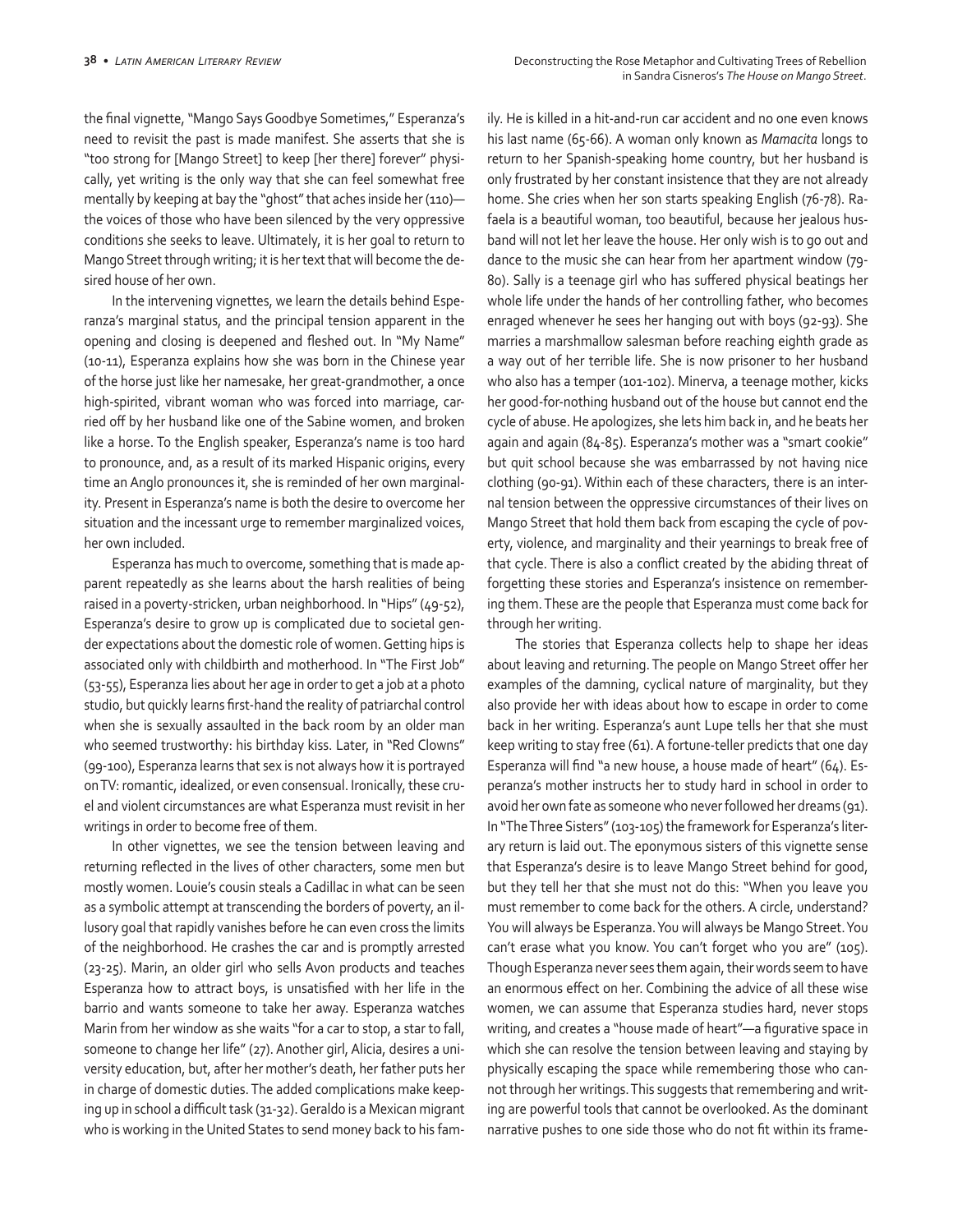Deconstructing the Rose Metaphor and Cultivating Trees of Rebellion *Latin American Literary Review* **• 39** in Sandra Cisneros's *The House on Mango Street*.

work, written remembrance can offer a sort of salvation for marginalized voices.

*The House on Mango Street* has received much critical attention. Hundreds of articles and book chapters have been written about the book, covering a wide variety of topics. Many of these articles hearken back to the tension between leaving and returning, overwhelmingly as a function of writing, as I have outlined above (Crawford-Garrett 2009, Haydée Rivera 2003,<sup>1</sup> Ricard 1991,<sup>2</sup> Sánchez 1995,<sup>3</sup> Valdés 1992<sup>4</sup>). Katherine Crawford-Garrett, for instance, analyzes the stylistic transitions in the novel, using Britton's spectator stance theory as a framework to underscore Esperanza's struggle to leave Mango Street and the life it represents. According to Crawford-Garret, Esperanza does not suddenly decide to leave; rather, she progresses from a naïve participant to a perceptive observer, learning to judiciously evaluate the roles available to women, discard negative gender roles, and eventually escape.

Similarly, many critics have also examined Esperanza's growth and desire to return for those she left behind as a Chicana adaptation of the *Bildungsroman* or *Künstlerroman* (Bolaki 2005, Bubíková 2015,<sup>5</sup> Dessús Colón 2002,<sup>6</sup> Gutiérrez-Jones 1993,<sup>7</sup> Karafilis 1998,8 Klein 1992,<sup>9</sup> Perles Rochel 1998<sup>10</sup>). For example, Stella Bolaki discusses how the traditional *Bildungsroman* mold, which portrays the decidedly teleological, individualistic journey of a male protagonist from childhood to adulthood, does not fit female, ethnic American narratives. She describes *The House on Mango Street* as a different coming-of-age story, a Chicana *Bildungsroman* in which the borders of individual and community are blurred so as to reject the primacy of the individual while at the same time not losing the self completely in the community.

Others have focused on how Cisneros exploits space in the book (Careri 2013,<sup>11</sup> Heredia 1993,<sup>12</sup> Manzanas Calvo 2000,<sup>13</sup> Martin 2008, Olivares 1987,<sup>14</sup> Saber 2013<sup>15</sup>). For instance, Karen W. Martin notes that the spaces described in *The House on Mango Street* contrast sharply with French philosopher Gaston Bachelard's representation of the idyllic childhood home of protection. She describes how Bachelard's three-tiered home exemplifies the privacy, verticality, and wealth of the bourgeoisie—the single-family, idealized home commonly depicted as part of the "American Dream." According to her analysis, the urban spaces in *The House on Mango Street* express quite the opposite: borders between public and private are traversed, vertical mobility is impossible, and the people live in poverty. According to Martin, Esperanza's ideal home subverts both narratives by creating a transcendent space in which poverty and oppression are overcome through the shared experience of the community.

Still others have seen the book as a commentary about identity formation, that of the Chicana who must fight for recognition in both Anglo society and among Mexican-American men, as well as that of Esperanza's journey through adolescence (Beltrán-Vocal 1995, Busch 1994,<sup>16</sup>). María Beltrán-Vocal, for example, writes about how *The House on Mango Street* consists of stories which highlight the recurrent obstacles that Chicanas must overcome in order to solidify their identity. She shows how Esperanza uses writing and literature to discover this identity and employ it in the service of others.

Finally, other critics have offered close readings of recurring symbols and motifs such as the home, women in windows, the virgin-prostitute dichotomy, shoes, names, and others (Atkins 2008,<sup>17</sup> Brunk 2001,<sup>18</sup> Cutting 1998,<sup>19</sup> Petty 2000,<sup>20</sup> Romero Chumacero 2004,<sup>21</sup> Scalise Sugiyama 1999). Michelle Scalise Sugiyama's article on the foot motif illustrates this type of analysis perfectly. She compares the manner in which women's feet are portrayed in Cisneros's book to Chinese footbinding techniques, a reminder of how men control female sexuality and hinder women's mobility both physically and figuratively. Additionally, many have examined the symbol of Esperanza's "four skinny trees" as part of their larger analyses (Careri 2013,22 Karafilis 1998, Roszak 2016, 23 Sanborn 2001,24 Valdés 1992<sup>25</sup>). One such exemplary analysis is Maria Karafilis's proposal that Esperanza identifies physically and emotionally with the trees as a way to express her growing sense of community (67).

These critics and others offer insightful examinations of the central issues present within The House on Mango Street and their readings have enhanced and informed my own. Nevertheless, the image of the rose has evaded their collective analysis in all but the most tangential of ways. Of the critics cited in this article, only Julián Olivares contributes any significant critical attention to this image, though only briefly as part of his larger thesis about the poetics of space.26 Like Karen W. Martin would later do, Julián Olivares demonstrates how Cisneros's text challenges Bachelard's poetics of space. Unlike Martin, however, Olivares focuses on the here/there dichotomy. He shows how the word *here*, normally associated with integration and comfort, and *there*, seen as alienating and anxietyprovoking are complicated by Cisneros. Olivares uses the vignette "Linoleum Roses" as evidence of this complication, a symbol Cisneros employs to tease out the negative connotations of traditional domestic spaces. While insightful and thought-provoking, Olivares's treatment of the rose metaphor is ultimately incomplete.

This general critical omission is striking, given the textual prevalence of the motif, as well as the role that I argue it plays of distilling the text's central tension between the violent forces that conspire to keep women in their place and Esperanza's project to escape these circumstances physically and metaphorically. Bound up within the rose is not only hundreds of years of literary convention but also thousands of years of patriarchal oppression, both of which Esperanza learns to reject as she forms new literary conventions and builds a safe place for the oppressed. Thus, Cisneros turns this seemingly-innocuous cliché on its head by teasing out its negative associations. Throughout the book, roses appear in many places—a design on linoleum floors, a print on a slip, a needlework pattern, in descriptions—and always relate back to the captive women of Mango Street. Esperanza forgoes employing the rose as a metaphor for the person she desires to become, opting instead for that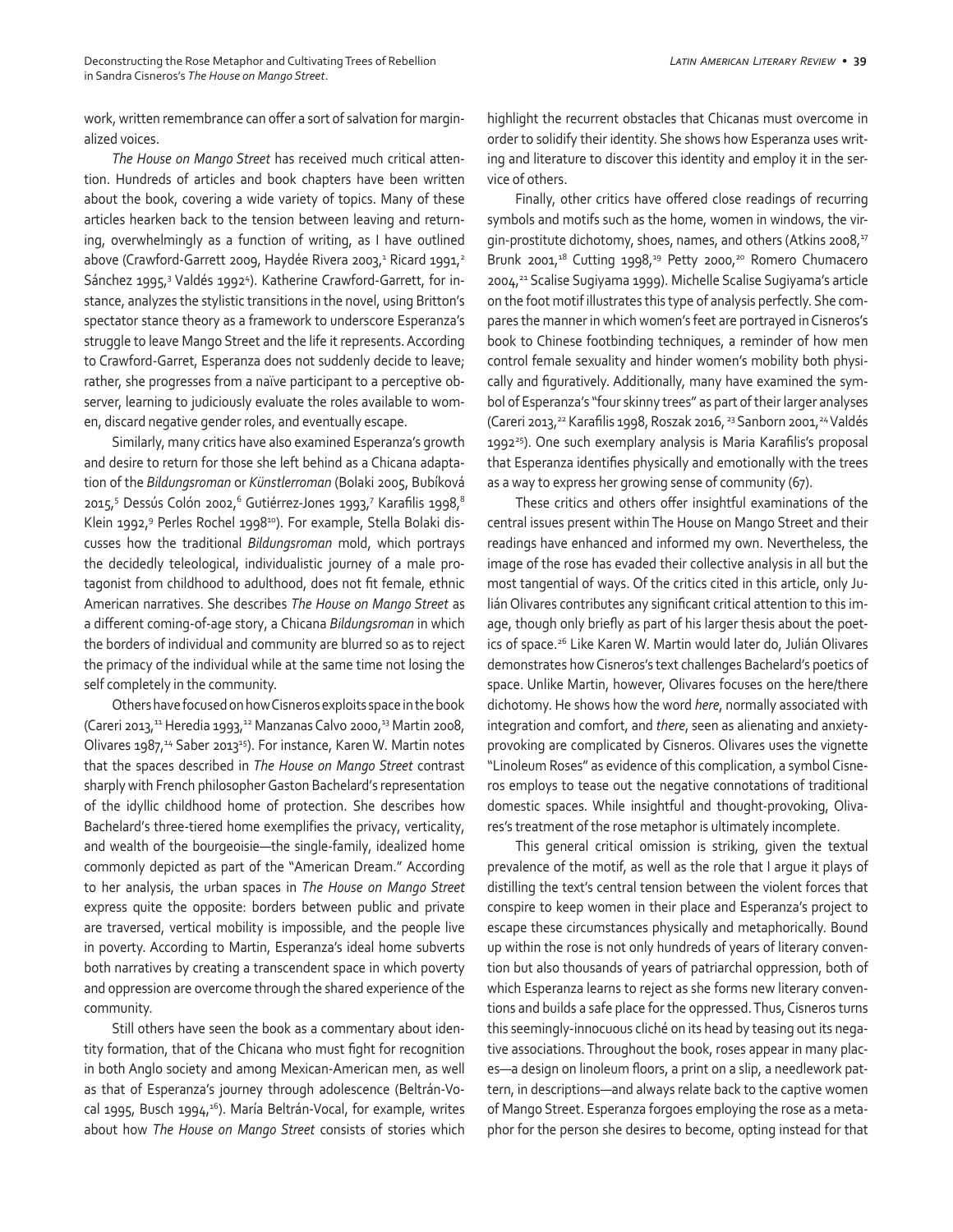of her "four skinny trees" because it allows her to progress beyond the confining limits of Mango Street as a new kind of writer while still remembering those she left behind (i.e. her roots) through the creation of a virtual, discursive community.

## **Roses Versus Skinny Trees: Rejecting the Ancient Trope and Defining a New Metaphor**

The choice of the rose as a symbol for Cisneros's deconstructive project is an obvious one. The rose has long been associated with beauty, passion, love, poetry, and women. It has also been linked to male desire and female submissiveness. In Western literature, it is ubiquitous. *The Romance of the Rose* (Fr. *Roman de la rose*), for example, is one of the most fundamental texts that codifies women under the rose metaphor in the medieval European canon. The French author Guillaume de Lorris wrote the first 4,058 lines between 1225-30 AD. Lorris's untimely death before completing the text prompted a second author, Jean de Meun, to finish it toward the latter half of the 13<sup>th</sup> century, adding nearly 17,000 lines of controversial and often misogynistic commentary about the vicissitudes of his day ("Roman de la rose"). The text is an allegorical tale of courtly love in which the male protagonist goes on a quest to find an alluring woman, symbolized by a rose—a quest that ends with the lover "pluck[ing], with great delight, the flower from the leaves of the rosebush" and then remarking, "thus I have my red rose" (354).

The great Spanish poet Garcilaso de la Vega, credited with bringing the Italian Renaissance to Spain, also contributed to the conception of woman as rose, penning these immortal lines of rose imagery:

En tanto que de rosa y azucena se muestra la color en vuestro gesto, y que vuestro mirar ardiente, honesto, enciende al corazón y lo refrena; (225)

Presenting the contrasting feminine qualities of passion and purity, respectively, as a rose and a lily, Garcilaso describes a woman who needs to take advantage of her youth before she withers like a rose in the cold winter wind. Crossing the Atlantic, the great Nicaraguan poet Rubén Darío—who, perhaps not incidentally, imagined himself following in Garcilaso's lyrical footsteps—used the rose to create powerful images.<sup>27</sup> In "De invierno," for instance, Darío paints a scene filled with many pleasing things—porcelain, silk, lace, etc. Sitting among these objects is a woman, whose lovely face he compares to a rose and a fleur de lis: "voy a besar su rostro, rosado y halagüeño / como una rosa roja que fuera flor de lis" (352).

A feminist interpretation of these works, of course, reveals the inherent misogyny in each. The allegorical woman in *The Romance of the Rose*, for instance, is collected and possessed by a man. According to Joan Kelly in her article about early feminist

thought, the *Romance* even inspired Christine de Pisan's proto-feminist poem *Epître au dieu d'amours*, helping to initiate the *querelle des femmes*, the centuries-long debate about the nature of women which Pisan herself sparked (5-10). According to Kelly, Pisan lamented the popularity of the *Romance*, the attitudes it advanced about women, and "its reduction of romance to sexual conquest and abandonment" (10). The other two poets also propagate negative ideas toward the female sex. The male poetic voice of Garcilaso's poem advises a woman to give in to his wishes before her beauty runs out, and the woman of Darío's poem is nothing more than one of a collection of dozens of pretty objects on display in a room. The exhausted metaphor of the rose, omnipresent in Western literature—and specifically in the long history of Hispanic letters—attempts to label and categorize women, delineating their role in society, denying them their subjectivity, and casting them as nothing more than objects of poetic contemplation. It should not surprise us, then, that Cisneros problematizes the rose in *The House on Mango Street*, an image she associates with disillusionment, domestic imprisonment, and despair.

Underscoring Esperanza's reasoning behind choosing a different metaphor for herself, Cisneros frequently employs the rose motif as it relates directly to the young girl's sexual awakening and subsequent disillusionment when she realizes that becoming a woman is not at all what she expected. In "Chanclas," for example, Esperanza's coming-of-age narrative is complicated by the psychologically burdensome effect of the male gaze. In this vignette, Esperanza gets new clothes to attend her baby cousin's baptism and the family gathering that follows. A rose appears on Esperanza's new slip, covered by her lovely "pink-and-white striped dress" (46). The metonymical association of underwear with sexuality is at play here: Esperanza's budding womanhood, reinforced by the rose motif, comes to the fore. Despite having new clothes, however, Esperanza feels anything but beautiful. She did not get new shoes with her outfit, and her old brown-and-white saddle shoes make her feel very self-conscious. This feeling of discomfort is heighted by the gaze of a "boy who is a man" (48) who watches her dance all evening. It is unclear from the text whether a part of her enjoys the attention or not. Be this as it may, it is clear that the man/boy who is looking at her is finding pleasure in watching her. He objectifies her with his gaze, projecting his "fantasy onto the female figure" (Mulvey 19). She is subjected to the voyeuristic glance of a male, becoming an object of aesthetic enjoyment. In this vignette, Esperanza tries out (or literally tries *on*) the rose, that pervasive metaphor of the Western literary tradition, but quickly comprehends that it is not only associated with beauty but also with centuries of patriarchal objectification and subjugation of women.

The next vignette, entitled "Hips," likewise reveals the misogynist underpinning of the rose. Esperanza and her friends have a conversation about how hips relate to their womanhood. The curious thing about this vignette, however, is the conspicuous and explicit use of the rose to describe this part of the body. "They bloom like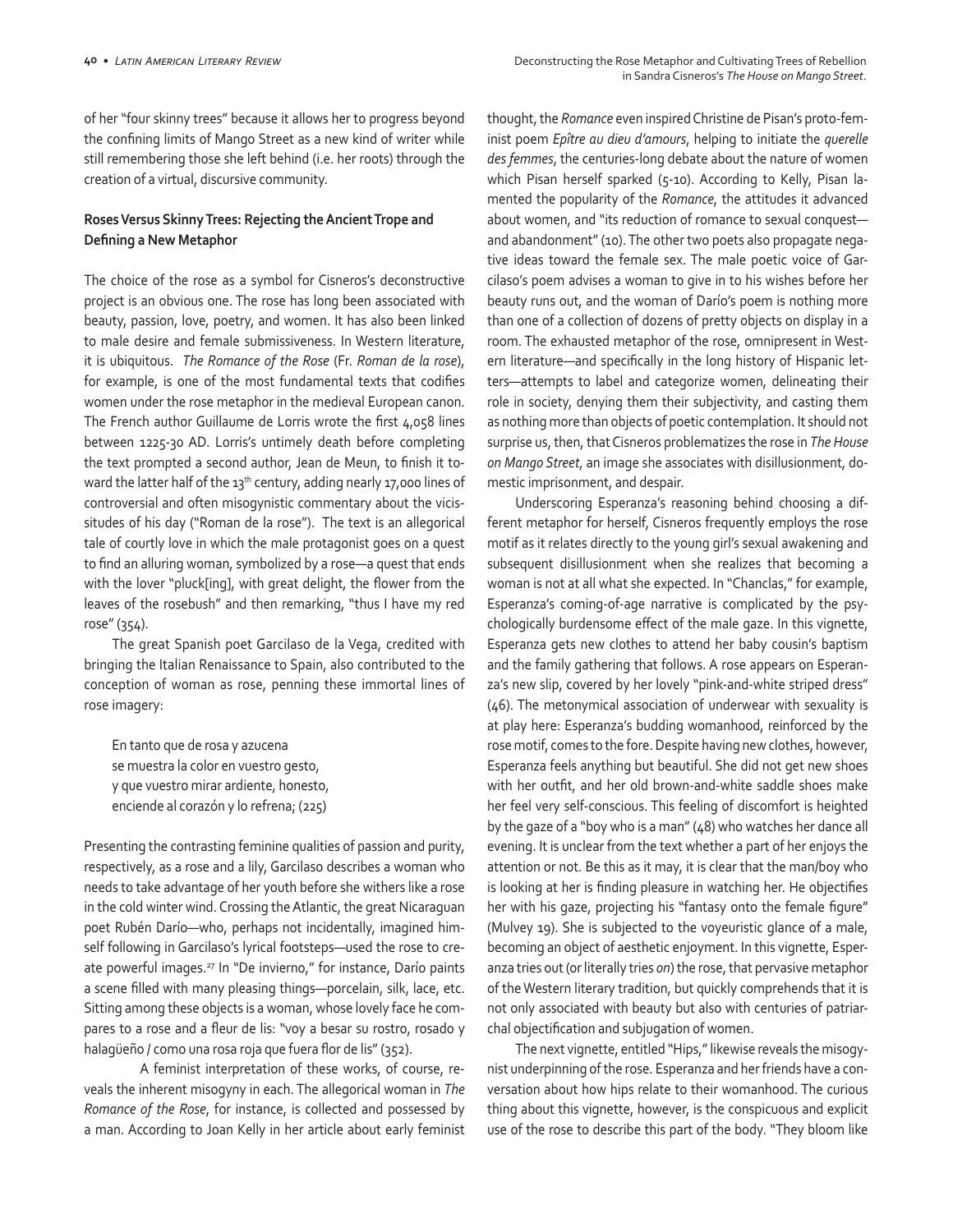roses," Esperanza states with poetic flair (50). Rachel, however, domesticates this lovely rose imagery, unwittingly uncovering its negative associations: "They're good for holding a baby when you're cooking," she says, speaking of the utility of hips (49). Rachel does not romanticize marriage or love. She is matter-of-fact in her association of womanhood with domesticity. Her thinking is trapped within traditional gender roles. In his study of *The House on Mango Street*, Tomoko Kuribayashi mentions how this constant insistence on the domestic containment of women upholds the social order: "[T]he female body must be kept indoors so that the status quo of the public/private dimension is maintained with men in public space and women in private" (169). Rachel's immediate association of hips with the role of the housewife, who, in the absence of her husband, must simultaneously take care of a baby and cook meals, is revealing because it shows how she perpetuates the ideals of patriarchal society. As Chicana writer and theorist Gloria Anzaldúa succinctly states: "Men make the rules…women transmit them" (38). It is also notable that after this discussion of blooming hips, in the very next vignette, Esperanza is sexually abused by an older man at her place of work who "grabs [her] face with both hands and kisses [her] hard on the mouth and doesn't let go" (55). Just as she begins to mature, a cold reality sets in: men will use the changes in her adolescent body for their own sexual pleasure.

"The Family of Little Feet," which appears just a few pages before, offers another example of how men quickly take advantage of Esperanza's budding womanhood. In this vignette, Esperanza and the neighborhood girls discover another part of their bodies—not hips, but still associated with sexuality: their incipient, adolescent legs. They first discover their new legs when a petite-footed neighbor lady gives them her old high-heeled shoes:

The mother's feet, plump and polite, descended like white pigeons from the sea of pillow, across the linoleum roses, down down the wooden stairs, over the chalk hopscotch squares, 5, 6, 7, blue sky.

Do you want this? And gave us a paper bag with one pair of lemon shoes and one red and one pair of dancing shoes that used to be white but were now pale blue. Here, and we said thank you and waited until she went upstairs. (40)

It is noteworthy that in order to give the girls her old shoes, the woman must cross the linoleum roses (a symbol for domestic drudgery which I will explore in greater depth later) and then over the hopscotch squares in a ludic but logic-infused play of movement that represents a transfer of the rose-as-metaphor from one generation to the next. This symbolic conveyance of oppressive cultural baggage, reminiscent of Anzaldúa's aforementioned transmission of gender rules, is what Esperanza will learn to regard with discomfort and begin to reject by the end of the vignette.

At first, Esperanza and her friends are excited by the prospect

of growing up inherent in the onset of adolescent legs: "We have legs. Skinny and spotted with satin scars where scabs were picked, but legs, all our own, good to look at, and long" (40). Notably, Esperanza's description of their legs highlights the girls' individual agency: their sprouting legs are "all [their] own." Hidden in this description we may also uncover a cloaked reference to Esperanza's preferred image: the slim, scabby legs that grow in spite of their conditions have much in common with the trees she will later describe, which are also skinny and rough. This new-found agency will soon be stripped of them as male desire codifies the emergence of legs with sexual maturity and availability. As Michelle Scalise Sugiyama notes, high heels work to "accentuate the 'female'—elongating the legs, elevating and making more prominent the buttocks, and causing the hips to sway pronouncedly" (10). These accentuations translate directly into the female power to arouse men sexually, a power which Scalise Sugiyama writes "is ultimately a trap for the women of Mango Street" (11) because men conflate the simple presence of legs with consent to pursue and dominate the woman who uncovers them. Mr. Benny, the local grocer in the story, is well-aware of the effect high heels have on women and even threatens to call the cops when he sees them wearing the alluring footwear, saying: "Them are dangerous…You girls too young to be wearing shoes like that. Take them shoes off" (41). They do not take them off at Mr. Benny's insistence, but they soon understand his cause for alarm. Like the hips that "bloom like roses," their legs—natural and good-looking parts of the body that symbolize growth—subjugate the girls to the male. At first, they are only watched and catcalled by a boy who calls out, "Ladies, lead me to heaven" (41). Later, however, things take a more serious turn when a drunken man with the smell of whiskey on his breath repeatedly calls Rachel "pretty" and offers her a dollar for a kiss. While at first the girls are just objects of visual pleasure, they soon realize that men also desire physical pleasure.

By the end of the vignette, the girls "are tired of being beautiful" (42) when they come in contact with what Ellen McCracken calls "the threatening nature of male sexual power that is frequently disguised as desirable male attention and positive validation of women, though what is, in fact, sexual reification" (67). They run home, take off the leg-revealing heels, and hide them. As Ramón Saldívar concludes: "In their short foray down Mango Street, Esperanza and her friends experience the various ways in which female sexuality is defined, constrained, [and] coerced by patriarchal society" (185). Esperanza and her friends unwittingly inherit the cultural encumbrance of heels which have, presumably, spent most of their days confined to the domestic sphere: the linoleum roses on the kitchen floor of the woman with tiny feet. Importantly, Esperanza ultimately decides to take off these shoes, removing simultaneously the connection between roses and the role of the submissive woman.

Other vignettes that contain rose imagery show the potential future of Esperanza, one of the domestic imprisonment she desires to avoid and the metaphors she hopes to elude: firstly, the example of Esperanza's own mother. In "Hairs," Esperanza mentions that her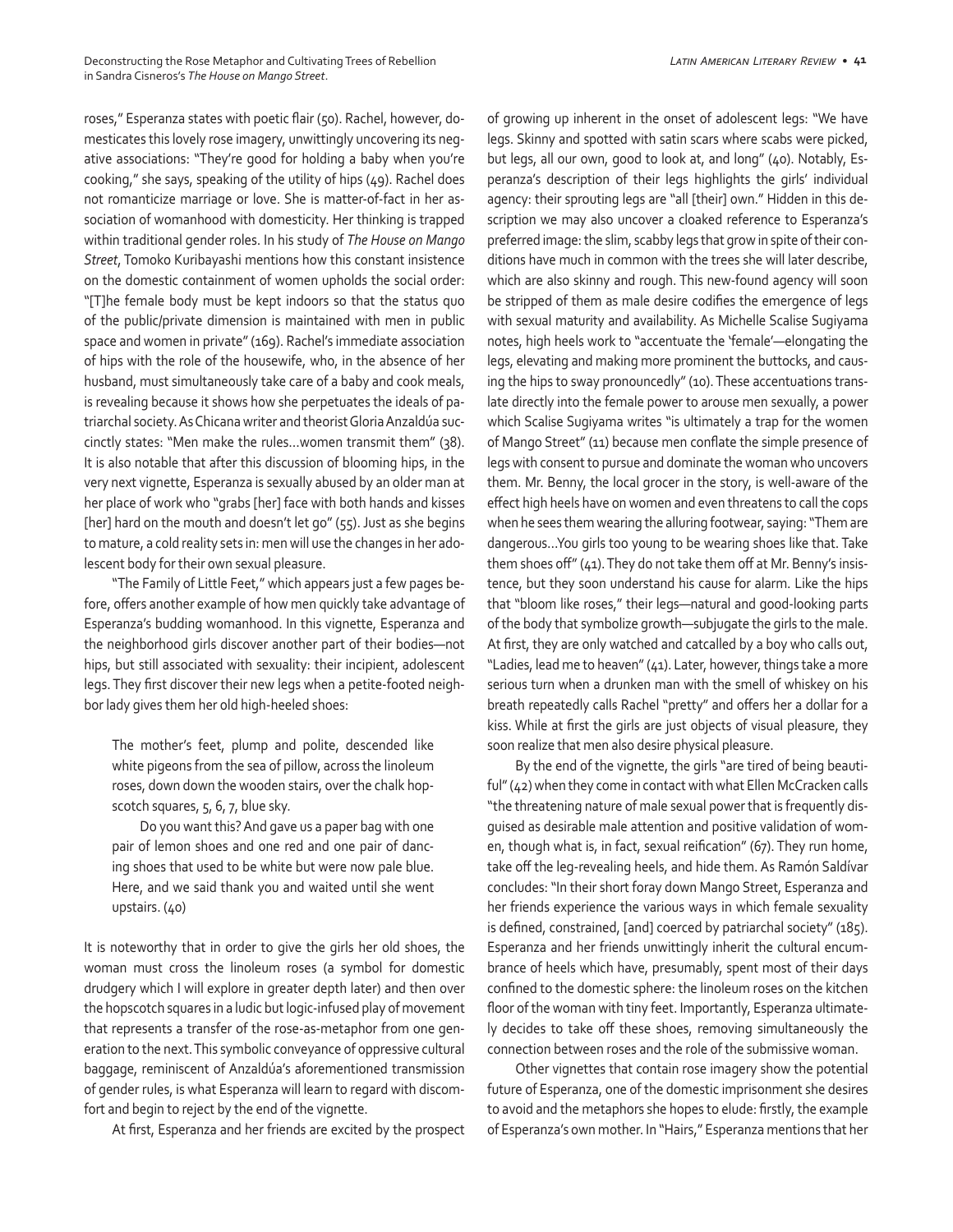mother's hair is "like little rosettes" (6). Notwithstanding this affectionate description, the perfect image is broken, however subtly, by another description of her mother's hair: "Mama's hair," Esperanza tells us, "smells like bread" (7). Although Esperanza fondly associates that smell with her mother's caring nature, the phrase also underscores the veiled thorn of domestic toil. Her hair smells like bread because she is trapped in the domestic sphere, baking bread for her family day in and day out. In a later vignette, Esperanza's mother associates this entirely domestic role with regret: "I could have been somebody" (90). Significantly, even as she laments her lot, she cannot avoid a baking metaphor: "I was a smart cookie then" (91). In spite of her intelligence and natural talent, she cannot even escape her captivity for a short moment of pleasure at a play or a ballet. Instead, "she draws with a needle and thread, little knotted rosebuds, tulips made of silk thread" (90). Day by day, and stitch by stitch, she sews decorative roses instead of fulfilling her dreams. In this way, she reproduces and reifies the rose metaphor despite her regret and opposition to culturally-codified gender norms. Notably, as Rita Bode posits, Esperanza's mother does attempt to surpass these limitations "if not for herself then at least for her daughter" (289) by counseling Esperanza to avoid her own fate. Ultimately, Esperanza must decide to do as her mother says and not as she does, ending the replication of roses and creating her own metaphor in its place.

Another example of Esperanza's potential future is found in "No Speak English." This vignette is replete with rose imagery, which serves to draw attention to the patriarchy's systematic suppression of women. "No Speak English" is about an enclosed woman whom Esperanza only knows as *Mamacita*. She arrives from an unspecified, Spanish-speaking country with her young son, brought by a man who worked two jobs to save up enough money to pay her way into the United States. *Mamacita*, perhaps more obviously than every other character, embodies the rose metaphor. Esperanza describes her arrival with the following descriptive image:

Then one day *Mamacita* and the baby boy arrived in a yellow taxi…Out stepped a tiny pink shoe, a foot soft as a rabbit's ear, then the thick ankle, a flutter of hips, fuchsia roses and green perfume. The man had to pull her, the taxicab driver had to push. Push, pull. Push, pull. Poof!

All at once she bloomed. Huge, enormous, beautiful to look at, from the salmon-pink feather on the tip of her hat down to the little rosebuds of her toes. (76-77)

Here the use of phrases such as "fuchsia roses," "bloomed" and "rosebuds of her toes" clearly link *Mamacita* to roses. She is described in vibrant detail, the bright colors of her outfit clearly related to life and growth, but these symbols of growth are quickly extinguished. Upon her arrival, she walks up the stairs to her new apartment and is rarely seen again. Esperanza and her friends try to figure out why she will not come out. Some think it is because

she is too fat to descend the stairs, but Esperanza believes that she does not leave her apartment because of her inability to speak English. With a dismal description of outright loneliness, Esperanza describes how *Mamacita* "sits all day by the window and plays the Spanish radio show and sings all the homesick songs about her country in a voice that sounds like a seagull" (77). The juxtaposition of the open window with the images of isolation associated with her inability to speak English is powerful. *Mamacita* embodies both the exceptional vibrancy of the rose as well as its deeply-rooted, malicious effects. She is at once beautified by the metaphor and abused by its full implications, becoming, like the woman of Darío's poem, a static, domesticated object.

A third case of a woman who symbolizes Esperanza's possible fate is Alicia in the vignette "Alicia Who Sees Mice." Although somewhat less obvious, Alicia's relationship to roses and domestic imprisonment is of particular note, especially as it concerns the process by which patriarchal values are passed on from one generation of women to the next. However, unlike the previous examples, Alicia also endeavors to free herself from the constraints of patriarchal society in a way that foreshadows Esperanza's own journey. Alicia is a young woman who must take on the duties of homemaker due to the death of her mother. Stepping into the role of housewife, she inherits "her mama's rolling pin" and must "wake up early with the tortilla star" every day to prepare the tortillas for her family (31). The "tortilla star," as it is known in the text, is the morning star, or the planet Venus, named after the Roman goddess of love and beauty, who also happens to be associated with roses. In the vignette, however, this celestial being is not linked to a *flowering* rose but with the aurally homophonous *flour*, the flour with which Alicia must make tortillas every day. As Julián Olivares proposes:

To Alicia Venus, the morning star, does not mean wishing upon or waiting for a star to fall down…instead it means having to get up early, a rolling pin and tortillas. Here we do not see the tortilla as a symbol of cultural identity but as a symbol of a subjugating ideology of sexual domination, of the imposition of a role that the young woman must assume. Here Venus and the implication of sex and marriage as escape is deromanticized, is eclipsed by a cultural reality that points to the drudgery of the inside.  $(164)$ 

Under the light of the "tortilla star," Alicia slaves away in her inherited domestic role, a role determined by society and forced upon her by her father. Nevertheless, in an attempt to subvert societal gender roles, Alicia forms a plan to escape. She attends university "because she doesn't want to spend her whole life in a factory or behind a rolling pin" (31-32). Although Alicia is expected to accept the ideas of the patriarchy that are being thrust upon her without question, Alicia dreams of another future, one laid out for the reader but which the reader never sees fulfilled.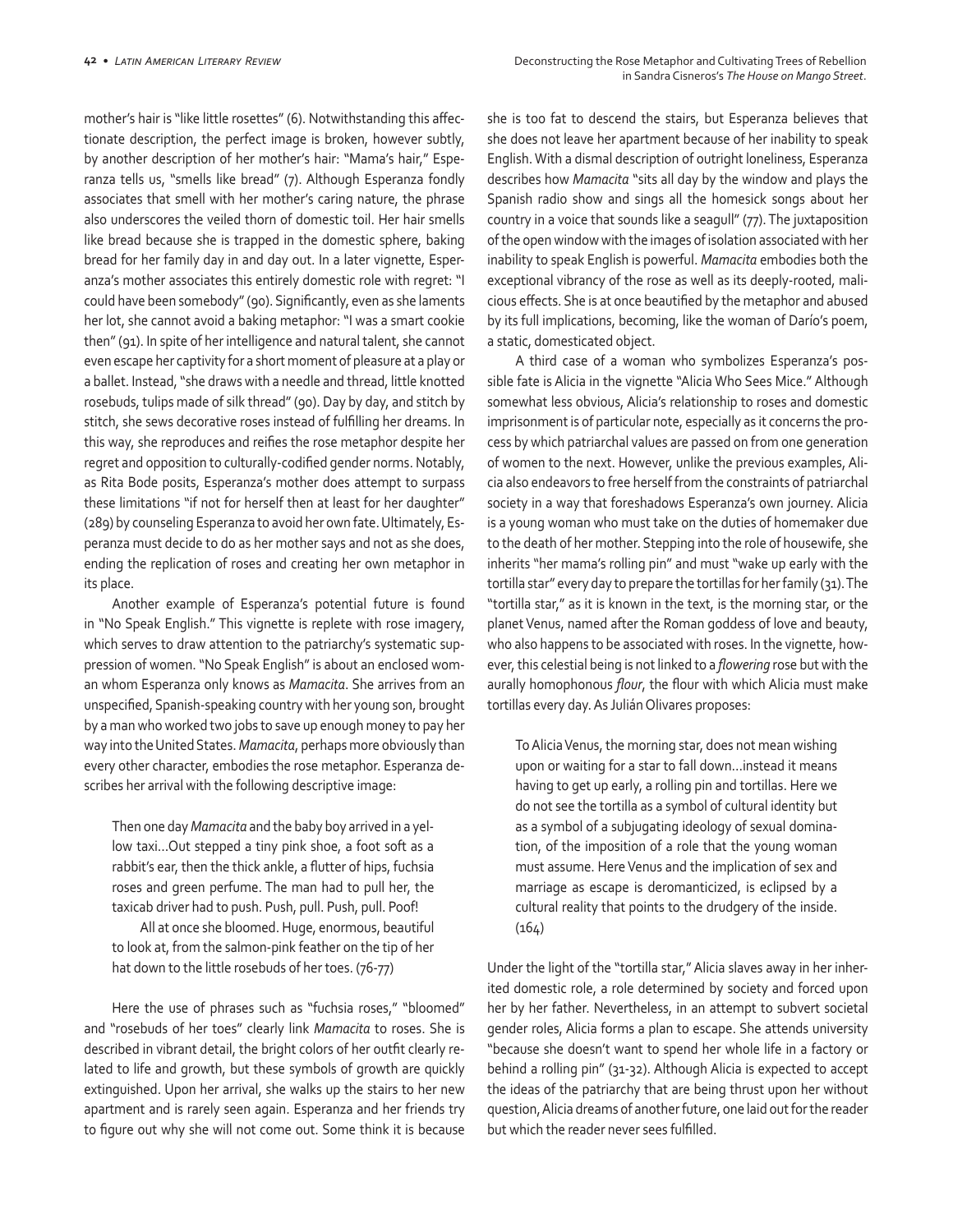To a greater or lesser extent, all three of these women are forced to embody ideals of the patriarchy inherent in the rose: attractiveness and desirability but also the underlying oppression and despair. Esperanza, however, rejects the rose and all of its repressive cultural weight, clearly articulating a different vision of the future in the vignette entitled "Four Skinny Trees." Here Esperanza describes four trees outside her window that seem to burst out of their urban surroundings. Like Esperanza, the trees refuse to conform to their environment where they "do not belong" (74). According to Maria Karafilis, choosing the number four "precludes anything other than a representation of community and its importance for ethnic Americans" by eliminating the possible interpretations bound up in other numbers: three for the Trinity, two for traditional marriage, and one for the "self-sufficient individual" (67). The secret to these trees' lasting success is their insistence on strengthening their roots while simultaneously reaching for the sky. The parallel to Esperanza's life is obvious, for she too opts for strengthening her roots (i.e. by telling the stories of her people through writing and helping those around her) while still aspiring to be something more: a subject, a writer, a creator. As Elisabetta Careri notes: "The four elm trees are teachers…whose teachings allow Esperanza to build an order for a different world, one that includes the tension toward the heavens—the future and her aspirations and possibilities—and the earth—the roots, memories, and cultural identity" (20). This view is also reflected in the last lines of the book where Esperanza makes it clear that although she plans to leave, she will only have "gone away to come back. For the ones [she] left behind. For the ones who cannot out" (110). This last phrase in itself speaks to her rebellion, defying prescriptive grammar with a poetic flourish. This could be seen as an example of the type of language that Esperanza/Cisneros employs to "[undercut]…alienating *author*ity" by "[eschewing] the conventions of formal literary language" (Gutiérrez-Jones 308).

Esperanza recognizes that like these four skinny trees, women and other marginalized groups, must band together in mutual cooperation in order to survive. "Let one forget his reason for being," she says, "[and] they'd all droop like tulips in a glass, each with their arms around the other" (74-75). The image of a wilting tulip is very striking, and this is perhaps why Cisneros chose it here instead of a rose; at any rate, it contrasts perfectly with her four trees. When a rose wilts, it folds over gently at the top; even in the absence of external support, most of its hearty stem remains upright. When a tulip wilts, however, it folds over completely, its bending point entirely determined by the container in which it is placed. With a low bow of utter submission and hopelessness, the tulip inspires images of distress, pity, and sadness. Women, it seems, can forget their "reason for being" (74), submit to the ideologies and customs of the patriarchy, and end up like a glass of wilted tulips—together, but utterly miserable and powerless; or conversely, they can "grow down and grab the earth between their hairy toes and bite the sky with violent teeth" (74) in a display of mutual cooperation, multiplied strength, and increasing subjectivity. Esperanza chooses the latter. She decides to reject the roles typically associated with women, which are codified within the metaphor of the rose-cum-tulip, and she elects instead the metaphor of the four skinny trees, employing it in the content and form of her writing. *The House on Mango Street*, the very book itself, is Esperanza's ultimate production. It is no wonder that the book is often described as a work which defies classification (Haydée Rivera 109). It is an original creation, one formed by skinny vignettes, poetic prose, the deconstruction of worn-out literary tropes, and the introduction of new and vibrant metaphors. This new undertaking is tested immediately in Esperanza's relationship with an older girl named Sally.

Sally provides the greatest counterpoint to Esperanza's journey because through her interactions with this young woman, Esperanza begins to personally identify the flaws in the rose-tulip metaphor and solidify her own discourse of bold individuality and communal responsibility. Sally's character is developed over the course of five vignettes: "Sally," "What Sally Said," "The Monkey Garden," "Red Clowns," and finally "Linoleum Roses." Through the course of these vignettes, Esperanza, goes from a naïve, idealistic admirer of Sally's spunk and worldly knowledge to a courageous defender of the downtrodden. She begins with only a small notion of the person she wants to become and ends with a clear vision of the narrative she wants to tell and the pitfalls she must avoid. Sally, for her part, takes quite the opposite journey. At first, she is popular and seems sure of herself, but she ends up the perfect example of all the oppression and systemic violence condensed within the symbol of the rose.

In the first two vignettes, "Sally" and "What Sally Said," Esperanza describes the Sally she knew in school, a "girl with eyes like Egypt and nylons the color of smoke" whom all of the boys think is beautiful (81). Sally appears confident in spite of her difficult circumstances. Her father becomes enraged when he sees her talking to boys and will not allow her to dance because of his "strict" religious observance (81). Sally's father carries the weight of rigid beliefs about gender roles and resorts to physical violence to uphold them. Esperanza empathizes with Sally when she sees her ostracized by her former friends after a falling out and worries about the bruises all over her body. In a poetic apostrophe, Esperanza questions Sally about her desires, partially projecting onto the older girl her own embryonic ideas about individualism and community:

Sally, do you sometimes wish you didn't have to go home? Do you wish your feet would one day keep walking and take you far away from Mango Street, far away and maybe your feet would stop in front of a house, a nice one with flowers and big windows and steps for you to climb up two by two upstairs to where a room is waiting for you. And if you opened the little window latch and gave it a shove, the windows would swing open, all the sky would come in. There'd be no nosy neighbors watching, no motorcycles and cars, no sheets and towels and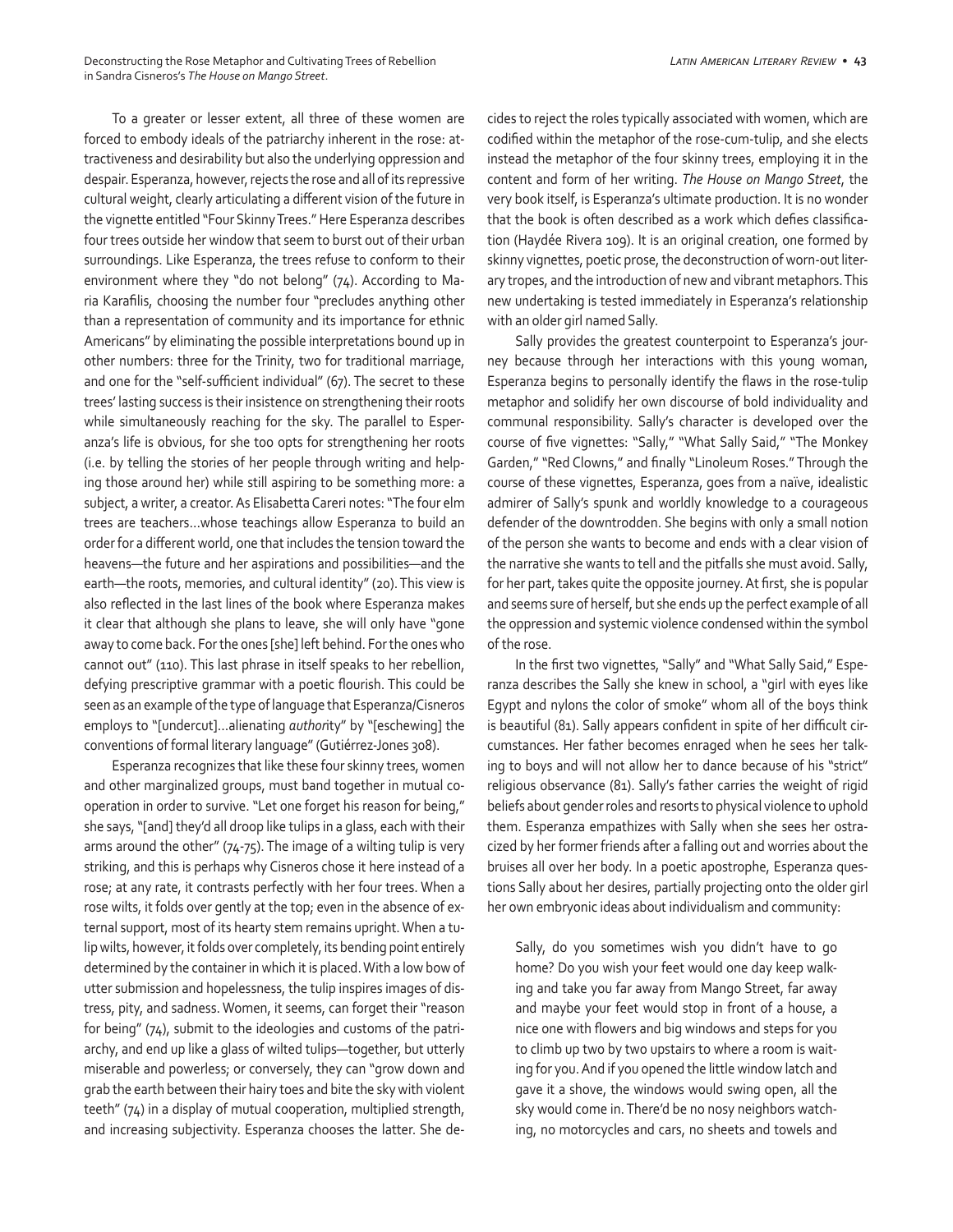laundry. Only trees and more trees and plenty of blue sky…You could close your eyes and you wouldn't have to worry what people said because you never belonged here anyway and nobody could make you sad and nobody would think you're strange because you like to dream and dream…[A]ll you wanted, all you wanted, Sally, was to love and to love and to love and to love, and no one could call that crazy (82-83).

Though Esperanza may be using all these descriptions to describe Sally's situation as someone who is afraid to go home because of her father, they more perfectly describe herself. Esperanza is the one who desires a home of her own, an individual space of freedom and growth. She is the one who feels like an outsider, like the trees she watches from her window which burst from the concrete and that "do not belong here but are here" (74). She is the one who ultimately decides that she must exercise her newfound subjectivity to love and rescue those around her. In this heartfelt description, the verticality of the house, the big windows, open skies, and lack of domestic duties (i.e. no laundry) become symbolic of a future without the physical, emotional, and social constraints normatively thrust upon women. The endless trees reaffirm Esperanza's newly-chosen metaphor. Within this description is Esperanza's nascent ideal. Her empathy for Sally is just the beginning of her writerly project.

In "The Monkey Garden," Esperanza is confronted with a turning point in her quest to help others, a decisive moment in which she must choose to defend women, even risking alienation. It is here that she begins to practice her ideal. The space, a once idyllic vision of a garden, has become a junkyard of sorts. Even still, it is overgrown, not only with weeds, but with an assortment of flowers: sunflowers, cockscombs, hollyhocks, and, of course, roses. However, there is something curiously different about the way these flowers conduct themselves. Esperanza describes them in a pose of defiant rebellion: "flowers stopped obeying the little bricks that kept them from growing beyond their paths" (95). The flowers have begun to break free, acting much more like Esperanza's trees than typical, submissive roses. They, like the trees which "grew despite concrete" (75), burst from their traditional constraints. Fittingly, it is in this very garden that Esperanza learns how to break free from her restrictive circumstances as well. While playing in the garden with the neighborhood children, Esperanza witnesses some of the neighborhood boys take Sally's keys and refuse to give them back to her until she kisses them. Sally "pretend[s] to be mad" at first (96) but really likes the attention. Esperanza, however, feels that "something [isn't] right" (97) and runs to get help from a mother of one of the boys who fails to see the seriousness of the matter. Taking things into her own hands, Esperanza runs back out to the garden, picks up "three big sticks and a brick" (97) and goes to defend Sally. Although her attempt at helping a woman in need ultimately fails, because Sally does not want to be saved, Esperanza's willingness and determination to defend other women, to fight against the patriarchy, is revealing. As Moutushi Chakravartee expresses it, Esperanza's "refusal to fall into the conventional feminine pattern is born of psychological necessity of assertive selfhood. It is essentially a revolt against the patriarchal hegemony" (23). Similar to the treelike flowers that "stopped obeying the little bricks that kept them from growing beyond their paths" (95), Esperanza defies the conventional restraints placed on women by the patriarchy, and in turn, becomes an active protector.

Interestingly, one of the tools Esperanza chooses to defend Sally in the Monkey Garden—the brick—is the very thing that once confined the flowers to their paths. This image forms a strong parallel with Esperanza's eventual plans to come back for those she must leave behind temporarily. Like the constraining force of the bricks, the rhetoric of the patriarchy, whether transmitted orally or in writing, is employed to subjugate women to the desires of men. Words and metaphors—like those used by Guillaume de Lorris, Jeun de Meun, Garcilaso de la Vega, Rubén Darío, and others—become a vital tool in transmitting patriarchal values from one generation to the next. It is noteworthy, then, that Esperanza wants to become a writer and that she desires to use her writing as a way of setting herself and others free. Her new form of writing is different, however. It is not filled with the self-serving rhetoric and metaphors of the patriarchy. Instead it is constructed upon new metaphors and utilized in the service of those "who cannot out" (110). By using a tool traditionally associated with men to free herself and help others, Esperanza is able to subvert normative gender roles and give a voice to the women who had no voice. Just as Esperanza uses the brick that once forced flowers to follow a particular path as a tool to ward off attacking boys—turning a violent tool of gender normativity against itself—she later utilizes the power of writing to perform a similar task. Writing becomes a means by which she can compose her own future, a future not subjugated to the wishes of men. The next two vignettes involving Sally further solidify Esperanza's need to construct a future built on the metaphor of her trees and not the rose.

In "Red Clowns" Esperanza learns intimately what can happen when women do not support each other and how male desire silences female voices. In this vignette, Esperanza goes to the local carnival to meet up with Sally, but she promptly discovers that Sally has other plans. She leaves Esperanza alone by the tilt-o-whirl, running off with a "big boy" whom we know nothing else about (99). While waiting for Sally to come back, an unidentified male grabs Esperanza by the arm, saying "I love you, Spanish girl, I love you, and press[es] his sour mouth to [hers]" (100). The vague language and Esperanza's lack of words to describe the experience suggest rape. In her recounting of the event, she insistently calls out for Sally's help, but the older girl has abandoned her: "Sally Sally a hundred times. Why didn't you hear me when I called? Why didn't you tell them to leave me alone?...Why did you leave me all alone?" (100). Whether she cries out in the moment or only when writing the story is unclear, but the net result is the same: her cries fall on deaf ears.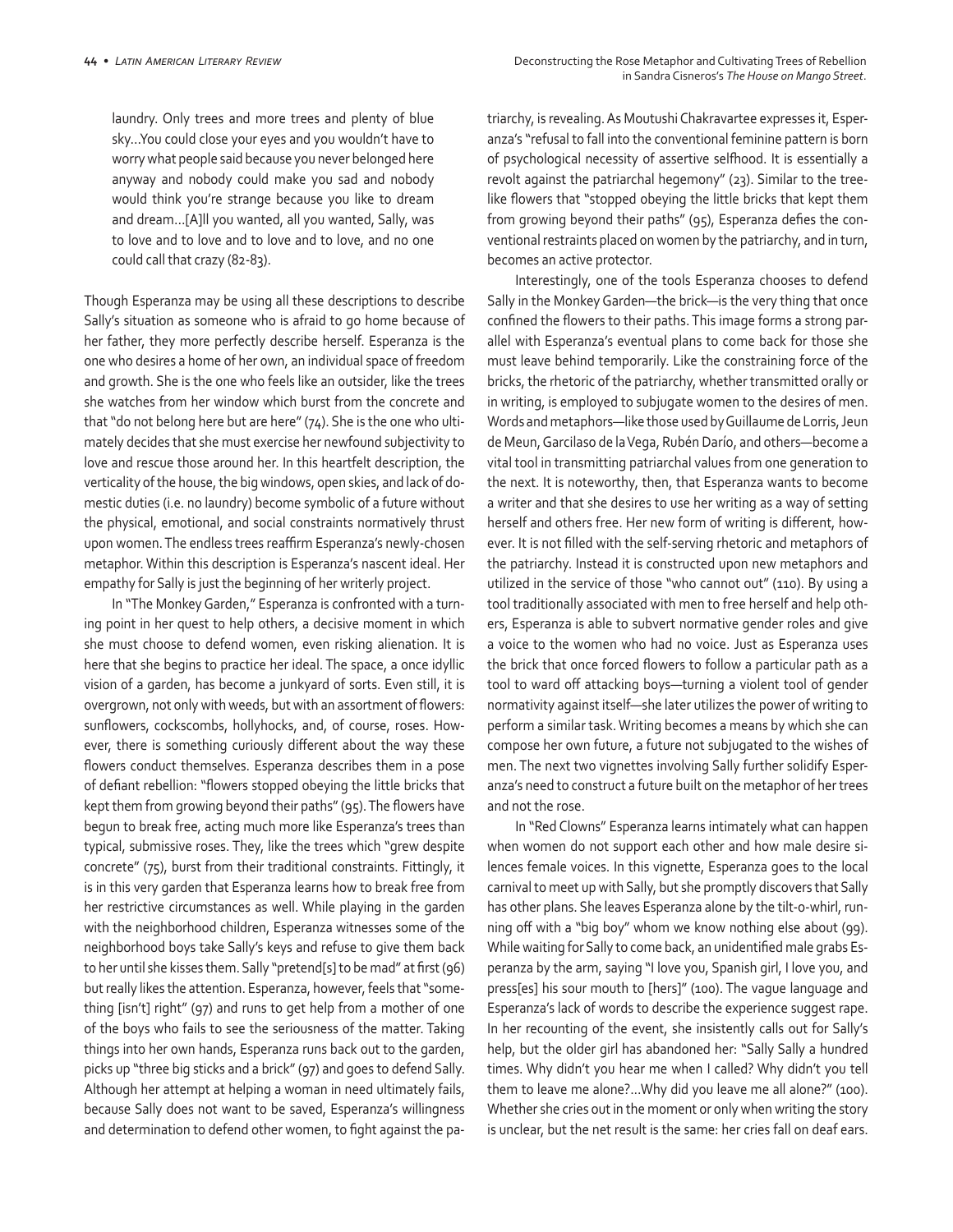Nevertheless, though her voice is silenced in the moment, her reconstruction of the experience through writing, though fragmentary, serves as a warning to all. All women must band together, listen to each other, and protect one another from the forces that conspire to subdue them. They must not let the patriarchy choose their metaphor for them, the decisive choice between rose and skinny tree being the vertebral metonym for writing itself.

Finally, "Linoleum Roses" shows the end result of patriarchal domination: the renewal of the destructive cycle that threatens to destroy the new generation as it has the former. Sally, as Esperanza's peer, becomes for her the ultimate example of how women are inducted into the system, subsumed under the traditional symbol of the rose, and forgotten. In the summer before eighth grade, Sally marries a marshmallow salesman in a state where it's legal to get married so young. Esperanza notes that "she says she is in love, but I think she did it to escape" (101). Her dreams of escape, however, are met with more imprisonment as she is fully codified under the symbol of the rose: domesticated, objectified, controlled, and silenced. Sally is locked in her house, her husband not letting her talk on the telephone, look out the window, or see her friends (102). Instead she passes the hours "looking…at the linoleum roses on the floor" and "the ceiling smooth as wedding cake" (102). This striking juxtaposition of linoleum roses and wedding cake is fitting as it directly connects roses with the ills of patriarchal tradition, especially the repressive gender roles that traditional marriage often embraces. Sally feels the utter burden of the rose metaphor as marriage forces her into the role of submissive housewife. Sally is confined to a static life of domestic incarceration, unable to escape the kitchen floor upon which she and the roses are trapped. As Julián Olivares states:

'Linoleum roses' is a trope for household confinement and drudgery, in which the semes of rose—beauty, femininity, garden (the outside)—and rose as a metaphor for woman are ironically treated. The roses decorate the linoleum floor that Sally will have to scrub. This is an image of her future. The image of the final line, the 'ceiling smooth as wedding cake,' resonates through the story in an ironical twist, a wedding picture of despair. (165)

Esperanza's friend has inherited the rose metaphor, including its prescriptions about female domesticity and subjugation, and she withers away physically and emotionally, trapped inside with no way of escaping. In this way, she becomes the perfect counter example for Esperanza's preferred literary motif and her writerly project. As Nicholas Sloboda asserts: "By realizing that her personal aspirations to be a writer and to have a home of her own carry a social duty, Esperanza also understands that she will become her real and true self only by fulfilling both her personal and communal responsibilities" (103-104). In other words, Esperanza is liberated from traditional constraints, but she still uses her newfound agency to help others, rejecting the metaphor of the rose and finding constant inspiration in the four skinny trees on her street: "When I am too sad and too skinny to keep keeping, when I am a tiny thing against so many bricks, then it is I look at trees. When there is nothing left to look at on this street. Four who grew despite concrete. Four who reach and do not forget to reach" (75). Through her writing, Esperanza hopes to develop a tree-like resistance, transcending prescribed rules, breaking free of damaging metaphors, and supporting her community.

Given that the central problem of the book revolves around the tension between leaving and returning, it is unsurprising that Esperanza's literary project is contingent upon her ability to resolve this tension. She accomplishes this by escaping Mango Street—physically and figuratively—and by returning through writing. She leaves Mango Street physically by finding a home of her own and figuratively by circumventing the binding rules of writing prescribed by the patriarchy, including the marginalization of certain voices and the codification of women under overused, damaging metaphors the rose chief among them. However, her flight also includes a discursive return to give voice to those who are encompassed by the figurative and physical oppression of patriarchal tradition: the home in the heart. Her project is thus at once literal and metaphorical, individual and communal. While thousands of years of patriarchal prescriptions attempt to define and restrict women under the weight of the symbol of the rose, Esperanza moves beyond this constraining metaphor. In so doing, she reveals the rose-as-metaphor's inherent misogynistic underpinning. She suggests trees as a new metaphor because it perfectly encapsulates the form, content, and message of her plan to leave and return "for the ones [she] left behind. For the ones who cannot out" (110). Esperanza's ultimate success is shared by Cisneros and evidenced by the book we hold in our hands, the book which defies classification and gives voice to the voiceless. In this way, Cisneros became the voice of a new generation of Chicana women who began to break free of the constraints of patriarchal oppression, both that within Anglo society and the larger Chicano movement. She established a new writerly example for women seeking a way to express their experiences outside of traditional constraints. By harvesting new metaphors and deconstructing old ones, Cisneros broke from the concrete of the patriarchy.

In the thirty-five years since its initial publication, *The House on Mango Street* continues to be not only one of the most frequently read texts of the Chicana canon but also the American literary canon in general as evidenced by its persistent inclusion in many secondary school curricula (Cummins 82). For her part, Cisneros is one of the most successful Mexican-American authors to date, notably receiving the National Medal of Arts in 2016 (Sánchez Díez). While she has forged a path for her own work, Cisneros admits that there remains much work to do. In a 2011 NPR interview on *Talk of the Nation*, she expressed pessimism about the current state of race relations in the United States. When asked what Esperanza's experience would be in the current socio-political climate, she responded: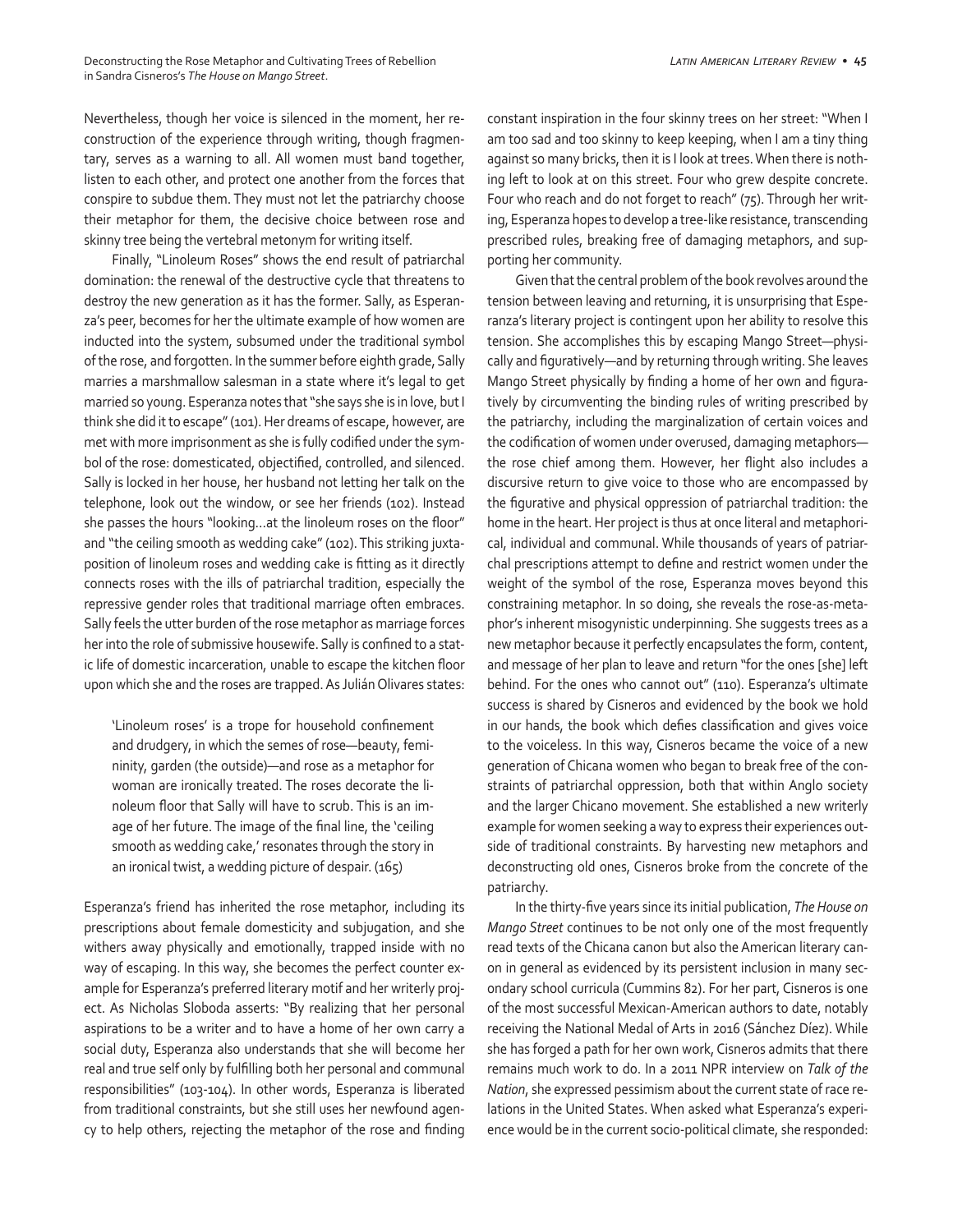"Oh, I think the situation's gotten worse for Esperanza, I'm sorry to say" and then continuing:

I say that because, you know, when I wrote that book, I wrote it from someplace, a very optimistic young women in her early 20s, hoping things would get better in the United States for people of Mexican descent. But, you know, I could never dream what would happen post-9/11 and with the community being under siege as it is right now with Mexican people really being vilified at this time of American history. (Cisneros, "New and Established")

Her youthful idealism, it seems, is tempered by what she considers a constant siege on people of color in a post-9/11 world. The Donald Trump presidency, of course, has not offered any sort of reprieve from this sort of vilification, something for which she has also expressed much disdain in recent years (Sanchez Díez). In the rest of the NPR interview, she voiced concern for the state of Chicano/a literature, noting that not enough young Mexican-Americans are becoming authors nowadays due to their difficult circumstances, publication barriers, lack of grants, and limited examples of success. While her work continues to inspire, Cisneros suggests that more torchbearers are needed to convince the youth that their story is

worthy of being told in their own unique way, to grant them "permission to tell it the way they talk it" (Cisneros, "New and Established"). The next generation must take inspiration from Esperanza and Cisneros in order to make real social progress.

Despite Cisneros's pessimism about the current state of Chicana literature, there are many seeking to make change for women in ways that Esperanza would likely support. Clearly, in a world recently rocked by sexual misconduct allegations brought to light by the #MeToo and Time's Up movements, as well as Ni Una Menos in Latin America (whose goal, explicit in the title, is to counter femicidal culture), the themes of *The House on Mango Street* are as relevant as ever.<sup>28</sup> Maybe unsurprisingly, as women and men banded together at the 2018 Grammy Awards in support of the Time's Up movement, the symbol they elected to protest gender inequality and sexual abuse in the music industry was a white rose, which for them symbolized "peace, hope, and resistance" (Romano par. 4) an attempt, it seems, at reclaiming or reappropriating the symbol of the rose to raise awareness for gender inequality. Perhaps only time will tell if this choice served to overcome the rose's inherent connotations, or if as with Esperanza's trees, the moment has arrived to choose a new metaphor for resistance to the patriarchy, one which a new generation of women will create for the future.

### **NOTES**

<sup>1</sup> Carmen Haydée Rivera posits that Esperanza adopts a new name in the vignette "My Name" in order to rid herself of oppressive cultural baggage but nevertheless honors her heritage and her original name by remembering and writing about the people who helped shape her.

2 Serge Ricard explains how Esperanza constantly inhabits a space between binary oppositions—dreamed space/lived-in space, interiority/ exteriority, childhood/adulthood, Anglos/Hispanics, etc.—which she must negotiate in order to move toward the future with hope instead of despair.

<sup>3</sup> Reuben Sánchez highlights Cisneros's play on the restrictive conditions of Mango Street as a sort of homelessness which is countered by "the home in the heart" that she will construct in her future.

4 María Elena de Valdés discusses how Esperanza's desire of a house of her own and her aspirations to become a writer help resolve the turbulence she feels growing up on Mango Street.

5 Šárka Bubíková studies *The House on Mango Street* alongside other female ethnic *Bildungsromane*, pointing out the commonalities present between them in terms of the importance of the house and the street.

<sup>6</sup>Virginia Dessús Colón analyzes Nicholasa Mohr's *Nilda* with *The House on Mango Street*, revealing how the female protagonists follow many conventions of the male *Bildungsroman* but must additionally deal with the complications of being female in a male-dominated world.

7 Leslie Gutiérrez-Jones sees this book as a way for Cisneros to renovate the genre of the patriarchal *Bildungsroman* by creating a space where the young female can thrive as a result of her individual and communal goals.

<sup>8</sup> Maria Karafilis proposes that Cisneros as well as Antiguan-American novelist Jamaica Kincaid colonize the *Bildungsroman genre*, usurping the power to represent their respective cultures from the hands of the dominant elite.

9 Dianne Klein focuses on how Esperanza navigates growing up with an aim toward cultural responsibility.

10 Juan Antonio Perles Rochel rejects some prior interpretations of the book which describe Esperanza's journey as a materialistic quest for the "American Dream," suggesting that Cisneros's *Künstlerroman* disrupts patterns in mainstream Chicano literature.

<sup>11</sup> Elisabetta Careri, like Martin, describes the horizontality and verticality of the spaces in the book and how Esperanza transgresses borders in order to forge her identity.

<sup>12</sup> Juanita Heredia studies how the characters in Cisneros and Nicholasa Mohr traverse urban spaces and navigate cultural boundaries in order to find their place in society.

<sup>13</sup> Ana María Manzanas Calvo discusses the process by which Esperanza deconstructs traditional bourgeois boundaries which segregate different ethnic groups through the creation of a "house of words" for herself and others.

<sup>14</sup> Julián Olivares's contribution is discussed near the end of this section.

<sup>15</sup> Yomna Saber proposes that Esperanza, as a "brown *flâneuse"* who roams about the barrio, reads the city and its inhabitants very differently from the traditional male *flâneur*, granting her a female gaze which combats the objectifying male gaze.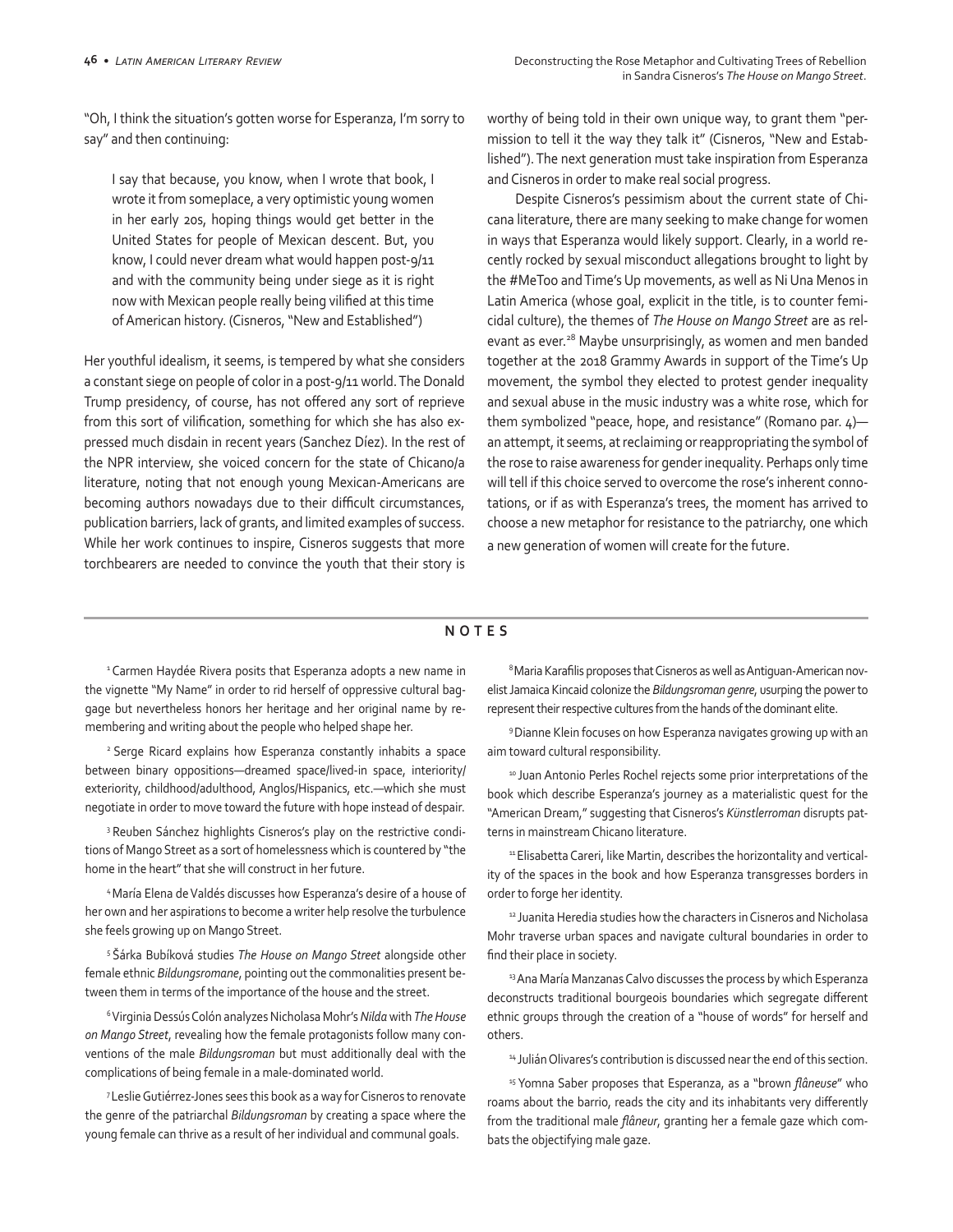Deconstructing the Rose Metaphor and Cultivating Trees of Rebellion *Latin American Literary Review* **• 47** in Sandra Cisneros's *The House on Mango Street*.

<sup>16</sup> Juan Daniel Busch posits that Esperanza must engage in a complex process of negotiating the labels that society gives her and those she gives herself, discarding the former and identifying with the latter.

<sup>17</sup> Adrienne Atkins performs a phonological analysis of "My Name" showing how the lyrical prose employed by Cisneros reflects the theme of how names relate to identity.

<sup>18</sup> Beth Brunk analyzes the book in terms of Cisneros's focalization techniques, revealing the complex way the author switches between adolescent and mature versions of Esperanza to empower the narrator while simultaneously highlighting the distressing social reality around her.

<sup>19</sup> Rose Marie Cutting speaks to Cisneros's reflections on the power of naming in bestowing or withholding power.

20 Leslie Petty analyzes how the culture of Mango Street presents rigid binaries which classify women as good or bad, identifying them with the Virgen or Malinche, concluding that Esperanza refuses to accept either classification.

<sup>21</sup> Leticia Romero Chumacero contrasts the motif of closed doors/windows with that of Esperanza's search for freedom.

<sup>22</sup> Careri posits that the trees are Esperanza's teachers who help her resolve the tension between her cultural roots and her aspirations as an author.

<sup>23</sup> Suzanne Roszak asserts that the four trees are a token gesture by city officials to avoid taking any real action; Esperanza must use them as an example to remind herself of the injustices she is fighting.

<sup>24</sup> Geoffrey Sanborn sees reflections of Emily Dickinson's "Four Treesupon a solitary Acre—," a source of writerly inspiration for Cisneros.

<sup>25</sup> Valdés conceives of the trees, with which Esperanza is compared directly, as the perfect metaphor for the girl's tenacity.

<sup>26</sup> Leslie Petty briefly mentions "Linoleum Roses" but relies heavily on Julián Olivares's insights on the topic.

<sup>27</sup> See, for example, Darío's poem "Los cisnes" in which he mentions Garcilaso by name.

<sup>28</sup> Case in point is Amy Cummins's 2018 article, in which she discusses at length the book's persistent incorporation in secondary school curricula as well as the potential ramifications of its inclusion in a post-MeToo climate. Cummins suggests that educators need to approach the book cautiously, pointing out that omitting the discussion of sexual assault or not dedicating enough time to unpacking how Cisneros treats the weighty topic may be inadvertently damaging. For Cummins, Cisneros's text is the perfect springboard for examining and critiquing the way rape and sexual assault are treated in society at large.

## **WORKS CITED**

- Anzaldúa, Gloria. *Borderlands / La Frontera: The New Mestiza.* 4thed., Aunt Lute Books, 1999.
- Atkins, Adrienne. "Linguistic Artistry in Sandra Cisneros' *The House on Mango Street:* A Phonological Analysis of 'My Name'." *Crítica Hispánica*, vol. 30, no. 1-2, 2008, pp. 7-11.
- Beltrán-Vocal, María. "La problemática de la chicana en dos obras de Sandra Cisneros: *The House on Mango Street* y *Woman Hollering Creek and Other Stories*." *Letras Femeninas*, vol. 21, no. 1, 1995, pp. 139-51. JSTOR, www.jstor.org/stable/23021725. Accessed 4 May 2018.
- Bode, Rita. "Mother to Daughter: Muted Maternal Feminism in the Fiction of Sandra Cisneros." *Textual Mothers/Maternal Texts: Motherhood in Contemporary Women's Literatures*, edited by Elizabeth Podnieks and Andrea O'Reilly, Wilfrid Laurier UP, 2010, pp. 287-301.
- Bolaki, Stella. "'This Bridge We Call Home': Crossing and Bridging Spaces in Sandra Cisneros's *The House on Mango Street*." *eSharp*, vol. 5, 2005, pp. 1-14.
- Brunk, Beth L. "*En Otras Voces*: Multiple Voices in Sandra Cisneros' *The House on Mango Street*." *Hispanófila*, vol. 133, 2001, pp. 137-50. JSTOR, www.jstor.org/stable/43807170. Accessed May 4 2018.
- Bubíková, Šárka. "'Everywhere Else Is America, But in This House It's China!': The Role of House and Street in American Female Ethnic Bildungsromane." *Growing Up a Woman: The Private/Public Divide in the Narratives of Female Development*, edited by Soňa Šnircová and Milena Kostić, Cambridge Scholars Publishing, 2015, pp. 178-201.
- Busch, Juan Daniel. "Self-Baptizing the Wicked Esperanza: Chicana Feminism and Cultural Contact in *The House on Mango Street.*" *Mester*, vol. 23, no. 1, 1994, pp. 123-34.

Careri, Elisabetta. "Home, Streets, Nature: Esperanza's Itineraries in Sandra

Cisneros' *The House on Mango Street*." *Landscapes of Writing in Chicano Literature*, edited by Imelda Martín-Junquera, Palgrave MacMillan, 2013, pp. 13-22.

Chakravartee, Moutushi. "Shock Therapy: Sandra Cisneros' *The House on Mango Street*." *Indian Journal of American Studies*, vol. 24, no. 2, 1994, pp. 21-25.

Cisneros, Sandra. *The House on Mango Street*. Vintage Books, 2009.

- Cisneros, Sandra. "New and Established Writers Redefine Chicano Lit." *Talk of the Nation*, interviewed by Neal Conan, National Public Radio, 27 January 2011. Transcript, https://www.npr.org/2011/01/27/ 133277380/ New-And-Established-Writers-Redefine-Chicano-Lit. Accessed 5 June 2019.
- Crawford-Garrett, Katherine. "Leaving Mango Street: Speech, Action and the Construction of Narrative in Britton's Spectator Stance." *Children's Literature in Education*, vol. 40, 2009, pp. 95-108, doi.org/10.1007/ s10583-008-9069-5.
- Cruz, Felicia J. "On the 'Simplicity' of Sandra Cisneros's *House on Mango Street*." *Modern Fiction Studies*, vol. 47, no. 4, 2001, pp. 910-46. Project MUSE, doi.org/10.1353/mfs.2001.0078.
- Cummins, Amy. "Teaching the House on Mango Street in the #MeToo Era." *Teaching the Canon in 21st Century Classrooms: Challenging Genres*, edited by Michael Macaluso and Kati Macaluso, Brill, 2019, pp. 81-92, doi.org/10.1163/9789004389311.
- Cutting, Rose Marie. "Power and Powerlessness: Names in the Fiction of Sandra Cisneros." *Xavier Review*, vol. 18, no. 2, 1998, pp. 33-42.
- Darío, Rubén. "De invierno." *Azul...*, Editorial Nueva Nicaragua, 1988, p. 352. Dessús Colón, Virginia. "Vivencias de una minoría: El *Bildungsroman* femenino
	- en *Nilda* y *La Casa en Mango Street*." *Morada de la palabra: homenaje a*